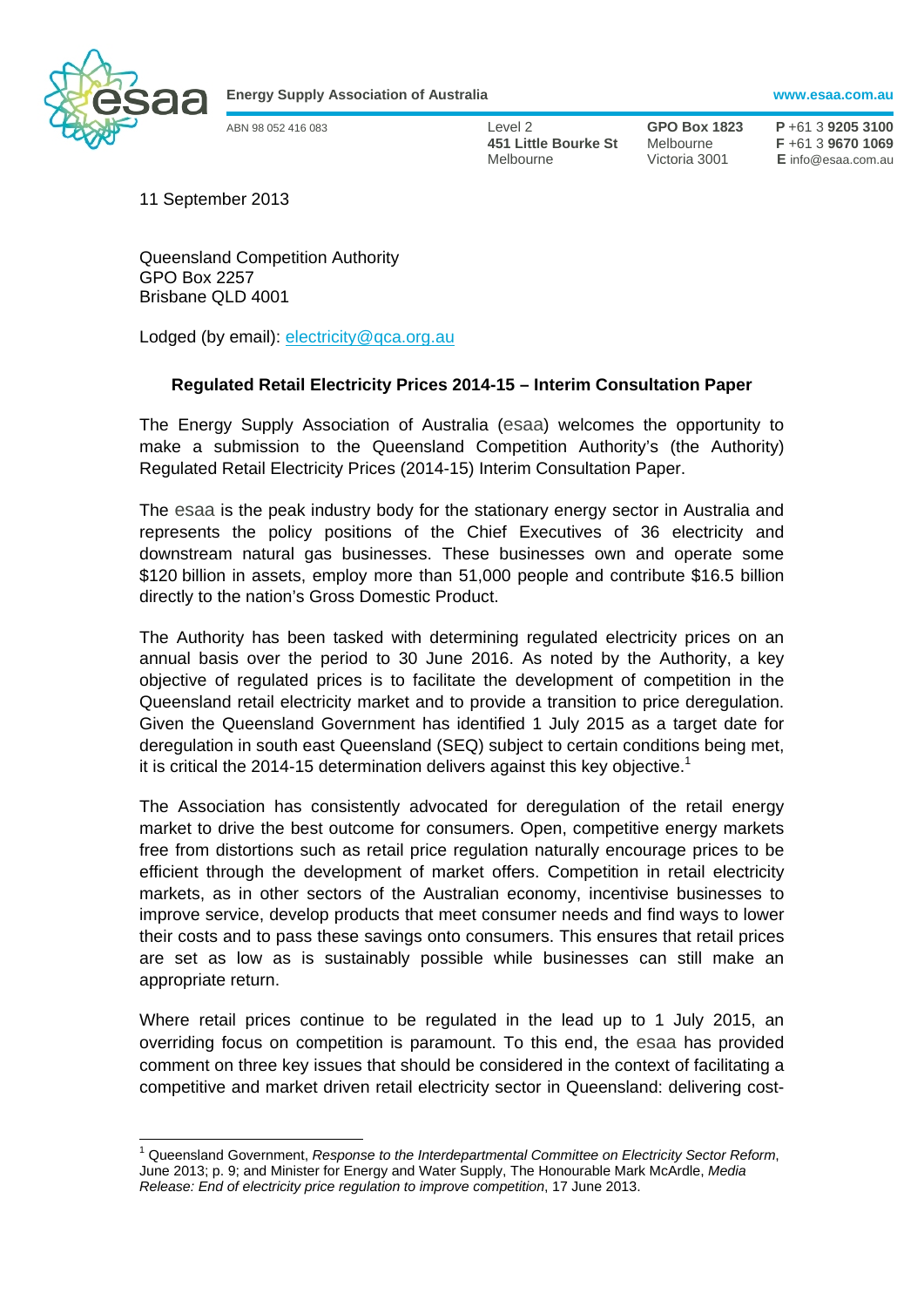reflective retail tariffs; providing for cost pass-through events; estimating wholesale energy costs.

## *Retail tariffs should be set at cost-reflective levels*

To ensure that consumers face efficient price signals, it is critical that Tariff 11 (the main residential tariff) is transitioned to cost-reflective levels as soon as possible, preferably by 1 July 2014. Holding Tariff 11 (or any tariff) below cost is a blunt and very expensive measure that benefits all energy consumers receiving the discounted rate. Further, while Tariff 11 is not cost-reflective, consumers will have no incentive to consider switching to a cost-reflective time-of-use tariff, which is a more efficient tariff for shaping energy consumption patterns.

To the extent that Tariff 11 is not made cost-reflective by 1 July 2014, the Association considers the second step in the transition to cost-reflectivity should do most of the heavy lifting. This would leave only a small portion of catch-up to be achieved during 2015-16 and coincide with the removal of retail price regulation in SEQ. In implementing any such arrangements, it is important the retail sector is not forced to absorb the costs of the policy decision. Equally, distribution network businesses should not be required to bear the costs of the scheme and should be compensated for any reduction in fixed network charges.

The esaa does not support the Authority's proposed transitional arrangements for existing obsolete tariffs which provide for extended transitional periods. Allowing customers to switch back and remain on obsolete tariffs for extended periods of time is counter intuitive to the reasons as to why those tariffs were initially made obsolete – usually because of the cost inefficiencies of these tariffs. This, like the 2012-13 Tariff 11 price freeze: distorts the economics of the market; introduces potential financial risk for retailers operating in the market; and when assessing which markets to compete in, makes Queensland a more risky state to operate in than other states.

To the extent that cost-reflective prices are considered beyond the capacity of certain customers to pay, the Association considers that such customers should be supported by purposely designed, budget funded measures. These measures need to be appropriately targeted. The state's electricity rebate in its current form fails to adequately protect vulnerable customers, instead smearing payments across a broader group of customers regardless of the need for assistance.

Where assistance (unrelated to welfare needs) is considered appropriate for regional and rural customers, one option to consider is to administer concessions through Ergon Energy's distribution business. As noted by the Authority, competition in regional Queensland could be significantly improved if the community service obligation payment was made at the network level rather than the retail level. Given the Queensland Government is currently considering this issue, the esaa considers the Authority has a role to play in conveying the interrelationship of these factors.

## *Materiality threshold for cost pass-through*

The Association is supportive of implementing a cost pass-through mechanism that allows for the recovery of costs incurred in previous regulatory periods, including differences in small-scale renewable energy scheme (SRES) costs and network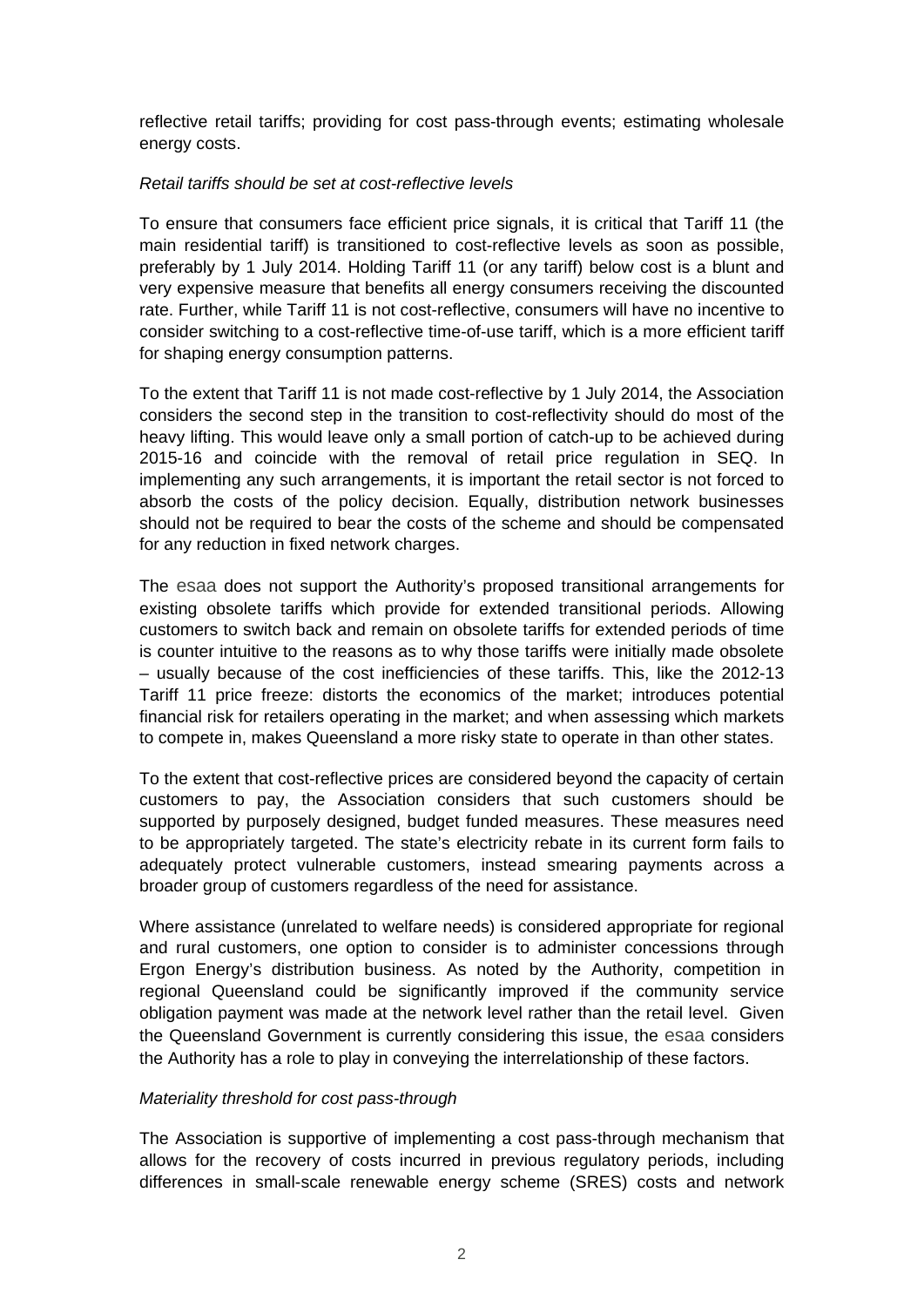charges. Requiring retail businesses to absorb costs that cannot be passed on creates financial pressure and adversely impacts the level of competition within the sector. Providing an opportunity for retailers to recover the efficient costs of uncontrollable events is therefore a prudent approach.

With regard to assessing the materiality of any cost pass-through event, the Association agrees with the Authority's position that no specific materiality threshold should be set. Materiality thresholds are highly subjective, particularly in isolation of other elements to which retailers are exposed. Given any change in costs will influence the ability of retailers to offer discounts below the regulated price to some degree, it is appropriate that applications for cost pass-through are assessed on their own merits.

## *Estimating wholesale energy costs*

The esaa acknowledges the difficulties associated with trying to estimate the wholesale energy cost (WEC) component of regulated tariffs. While the Authority's preference for applying a hedging-based approach is noted, the Association maintains the most appropriate approach is one that ensures the WEC component is not less that the long run marginal cost (LRMC) of electricity generation.

As discussed above, regulating prices in potentially competitive markets whereby regulated tariffs may be set below the cost of supply impedes the efficient operation of the market. It creates financial pressure for industry participants forced to absorb costs that cannot be passed on and removes incentives for energy companies to enter the market and compete for small-use customers. Conversely, in the event that prices are set above the cost of supply – including an appropriate retail margin – competition will erode margins back to efficient levels. The risks are thus asymmetric, with greater adverse consequences arising from setting the regulated price too low.

These risks are most effectively addressed by implementing a methodology that takes account of different approaches to procuring wholesale electricity, including recognition of the LRMC of electricity generation. The LRMC floor approach appropriately reflects the asymmetry of setting regulated prices high or low and is consistent with the esaa's view that notified prices should be set at a level that encourages vigorous competition. Such methodologies have been successfully used in New South Wales and South Australia, the latter state recently transitioning to deregulated prices with competition having thrived under a more appropriate regulated price methodology free from regulatory distortion.

In contrast, an approach based purely on prevailing market data will result in greater price volatility flowing from spot and contract markets into the retail price path and ultimately, non-cost-reflective prices. There is a high degree of uncertainty associated with estimating WECs, particularly given the potential for significant changes to carbon pricing policy following the September 2013 Federal election. Retailers use a wide range of options to manage these risks, including purchasing different types of hedging products, long-term power purchase agreements and investing in generation themselves. As such, an assessment of market based costs alone may not necessarily be reflective of the actual costs faced by the retail businesses, potentially exposing them to cost they cannot pass-on.